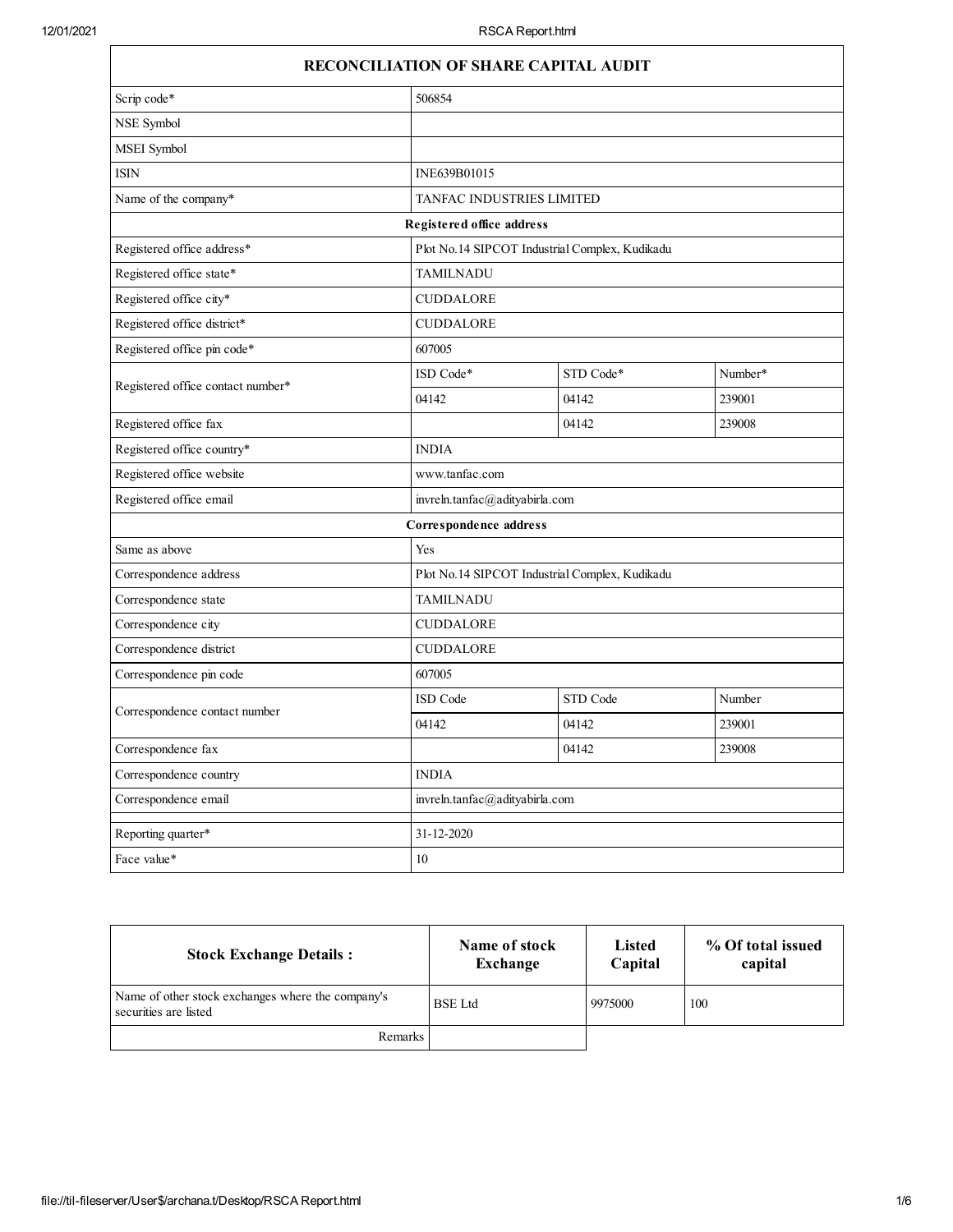| <b>Capital Details:</b>                                                           |                  |                           |
|-----------------------------------------------------------------------------------|------------------|---------------------------|
|                                                                                   | Number of shares | % Of total issued capital |
| Issued capital*                                                                   | 9975000          |                           |
| Listed capital (BSE) (As per company records)*                                    | 9975000          | 100                       |
| Held in dematerialised form in CDSL*                                              | 3379467          | 33.88                     |
| Held in dematerialised form in NSDL*                                              | 6287328          | 63.03                     |
| Physical*                                                                         | 308205           | 3.09                      |
| Total no of shares*                                                               | 9975000          | 100                       |
| Reasons for difference if any, Between issued capital and listed capital*         | $\Omega$         |                           |
| Reasons for difference if any, Between issued capital and total number of shares* | $\Omega$         |                           |
| Reasons for difference if any, Between listed capital and total number of shares* | $\Omega$         |                           |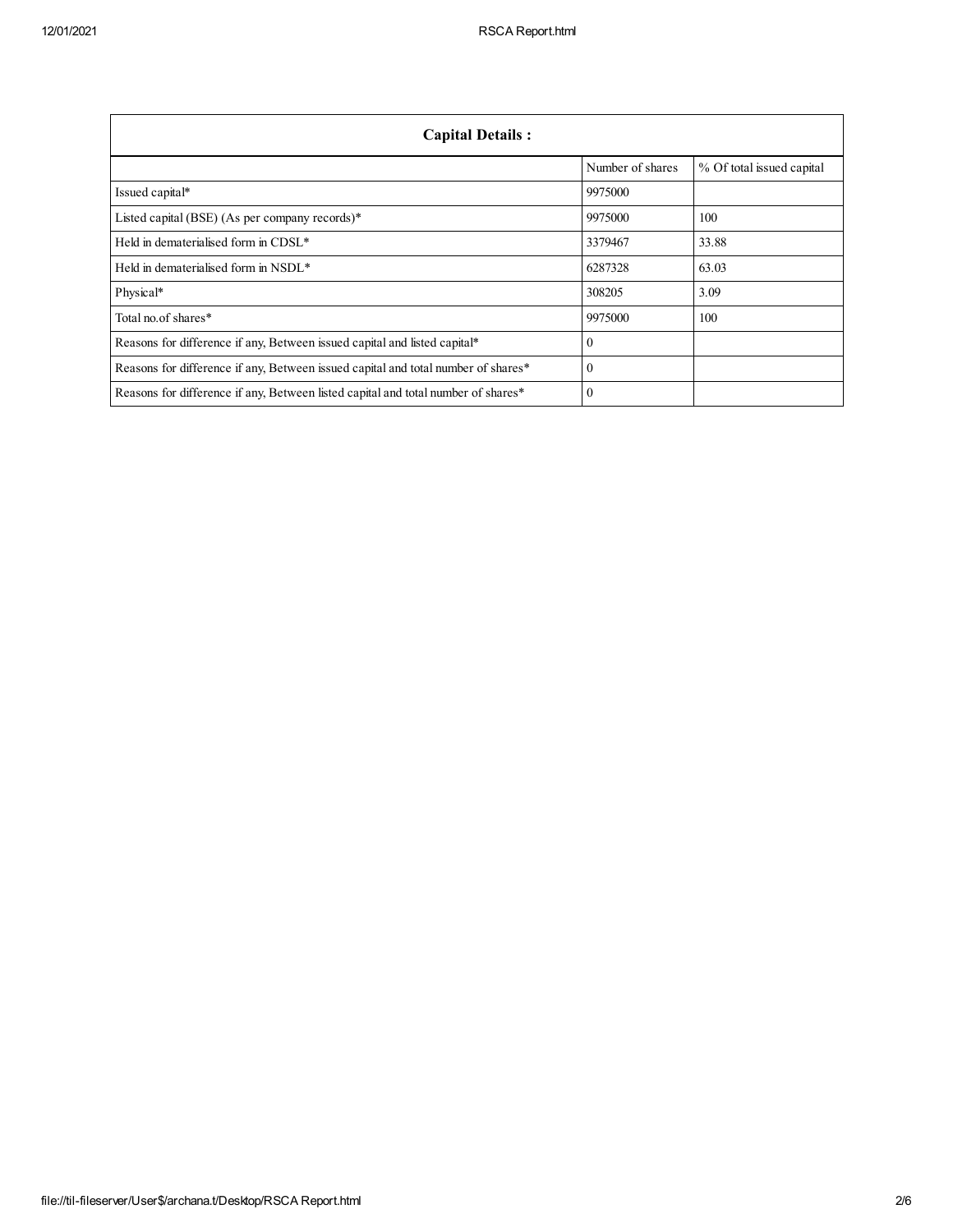**Certifying the details of changes in share capital during the quarter under consideration as per Table below :**

Whether changes during the quarter\* No

Register of members is updated\* Yes If not, Updated upto which date Reference of previous quarter with regards to excess dematerialised shares,If any. Nil Has the company resolved the matter (excess dematerialised shares mentioned above) in the current quarter ?\* NA If not, Reason why ?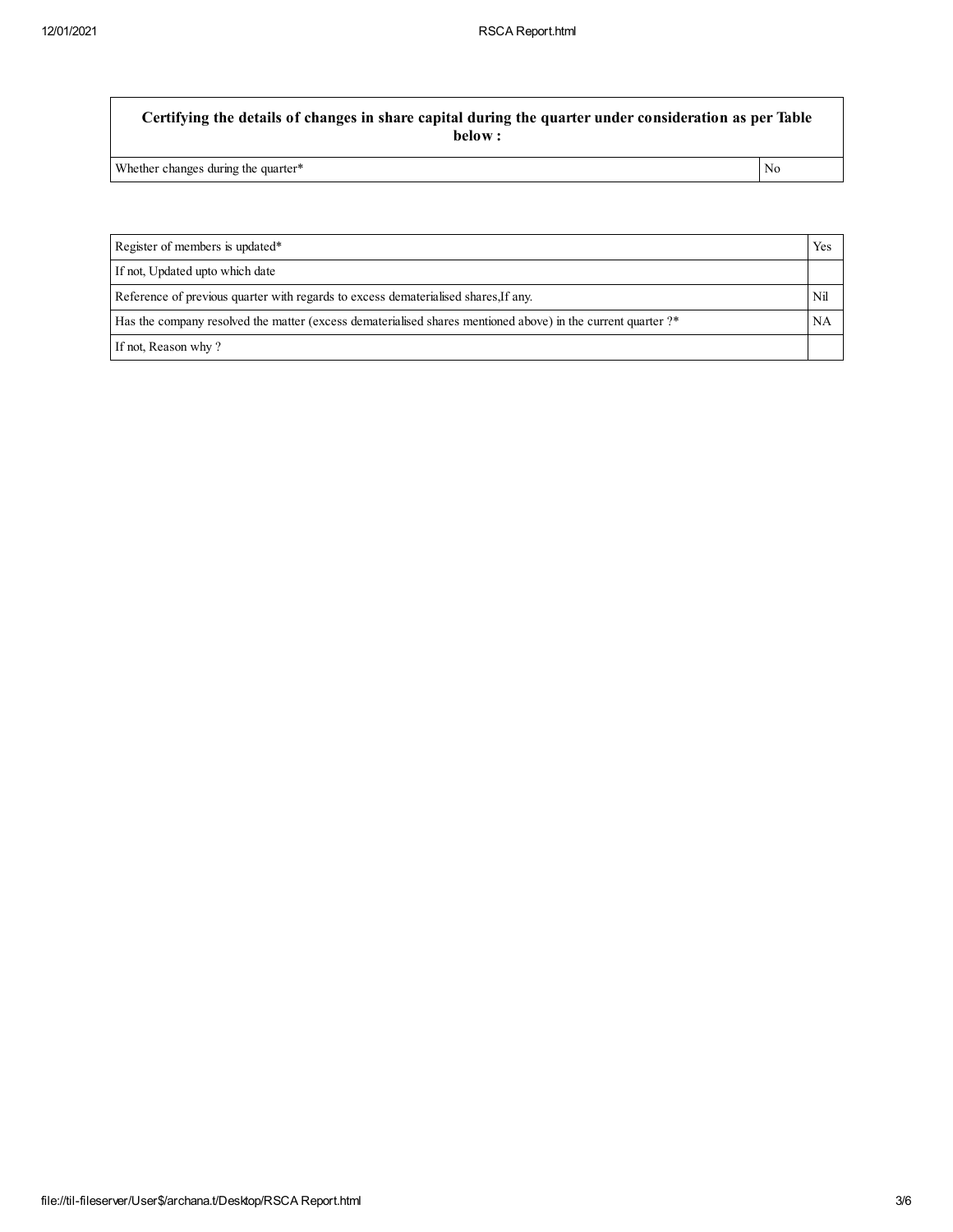| Mentioned the total no.of requests, If any, confirmed after 21 days and the total no.of requests pending<br>beyond 21 days with the reasons for delay |                 |               |                   |
|-------------------------------------------------------------------------------------------------------------------------------------------------------|-----------------|---------------|-------------------|
| Total no. of demat requests                                                                                                                           | No.of requests* | No.of shares* | Reasons for delay |
| Confirmed after 21 days*                                                                                                                              |                 |               | N.A               |
| Pending for more than 21 days*                                                                                                                        |                 |               | N.A               |
| <b>Remarks</b>                                                                                                                                        |                 |               |                   |

| <b>Compliance Officer Details</b>                                         |                                |  |
|---------------------------------------------------------------------------|--------------------------------|--|
| Whether Compliance officer appointed                                      | Yes                            |  |
| Whether Qualified Company Secretary is Compliance Officer *               | Yes                            |  |
| Name of the compliance officer*                                           | <b>MRS ARCHANA T</b>           |  |
| Date of Appointment                                                       | $07-02-2020$                   |  |
| Designation*                                                              | <b>COMPANY SECRETARY</b>       |  |
| Membership Nos                                                            | ACS-57472                      |  |
| Telephone no.*                                                            | 04142-239001                   |  |
| Fax no.                                                                   | 04142-239008                   |  |
| $E$ -mail id*                                                             | invreln.tanfac@adityabirla.com |  |
| Whether any change in Compliance Officer during the previous 2 quarters*  | N <sub>0</sub>                 |  |
| Whether the previous Compliance Officer was Qualified Company Secretary * |                                |  |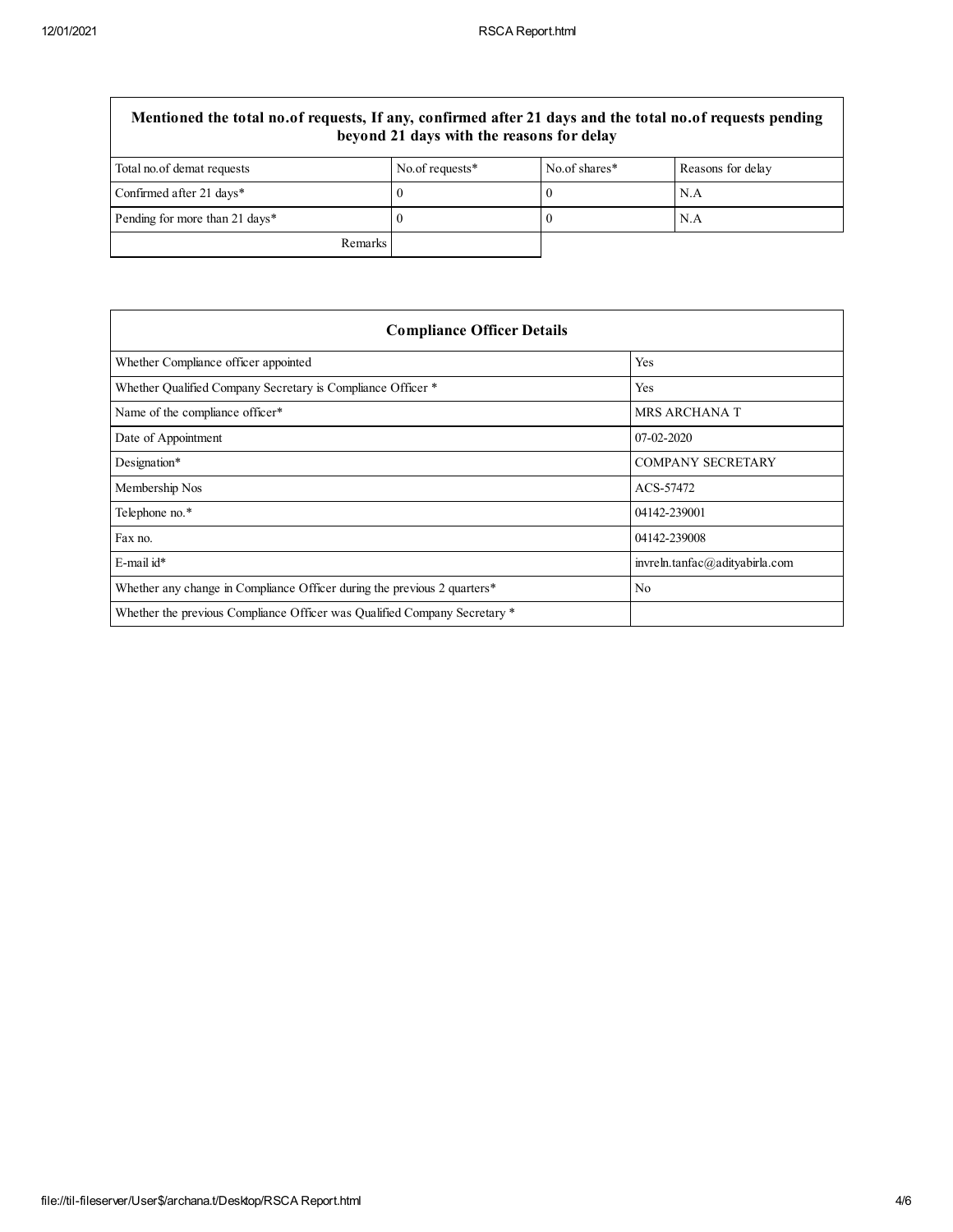| <b>Details of Previous Compliance Officer</b> |  |
|-----------------------------------------------|--|
| Previous Compliance Officer Name              |  |
| Membership Nos                                |  |
| Date of Appointment                           |  |
| Date of Cessation                             |  |